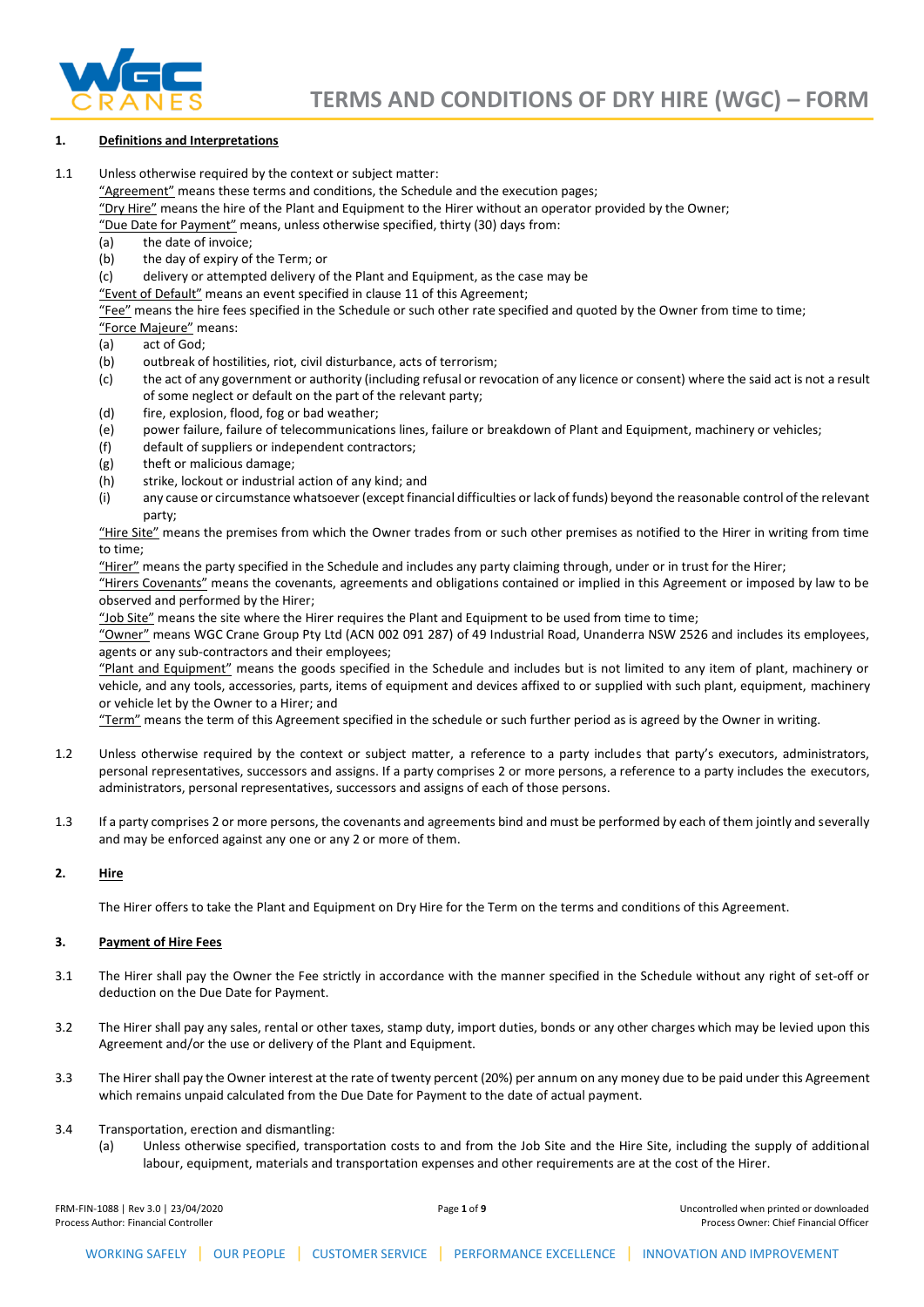

- (b) Unless otherwise specified, the Hirer is responsible for the supply of all necessary craneage, labour and other handling equipment to offload, assemble, erect, dismantle and load the Plant and Equipment at the Job Site.
- 3.5 Rentals shall not be subject to any set-off or deduction for any reason whatsoever and, without limiting the generality of the foregoing, by reason of non-working time howsoever caused, downtime due to normal wear and tear excepted if plant and equipment is maintained as per manufacturer's specifications, during the Rental Period or any extension thereof, nor shall the Hirer be relieved from his responsibility to pay rent for the entire Rental Period by reason of the fact that the Plant and Equipment is returned prior to the expiration of the minimum rental period.
- 3.6 Rental at the Rental Rate shall be paid by the Hirer to the Owner until the Plant and Equipment is returned to the Owner in good operating condition, reasonable wear and tear excepted. If servicing and/or repairs are found to be required by the Owner, the Hirer shall continue to pay Rental at the Rental Rate until the Plant and Equipment is returned to good operating condition as determined by the Owner.
- 3.7 A fee of \$250 for washing/cleaning of equipment at the end of the hire will apply per item of equipment if not returned in the same condition as when the equipment departed from the branch.
- 3.8 Refuelling of equipment at the end of the hire will be charged at \$3.50 per litre if not returned with a full tank.

#### **4. Operation, maintenance and storage of Plant and Equipment**

- 4.1 The Hirer shall at the Hirer's expense keep and maintain the Plant and Equipment in proper working order and good and substantial repair, including but not limited to lift studies and job safety analysis, lubricating, refuelling, daily servicing, servicing as required by manufacturer, running repairs, making mechanical, structural and electrical repairs, and where necessary replacing tyres and other wearing parts.
- 4.2 The Hirer must, in operating the Plant and Equipment, employ only persons who are properly trained and competent, and certified by Worksafe, or any successor organization if applicable, and holders of an appropriate driver's licence and use recognised standards efficiently for the purpose for which the Plant and Equipment were intended at the date of its acquisition by the Owner.
- 4.3 The Hirer shall operate, maintain and store the Plant and Equipment with due care and diligence and in compliance with the instructions and recommendations of the supplier and manufacturer of the Plant and Equipment as to their operation, maintenance and storage or in accordance with any specific instructions of the Owner.
- 4.4 The Hirer must not, without the prior consent of the Owner, make any alterations, additions or replacements to the Plant and Equipment.
- 4.5 The Hirer must:
	- (a) comply with all relevant laws, regulations, rules and by-laws governing or relating to the registration or licensing of the Plant and Equipment, and to its use and operation;
	- (b) not do or cause or suffer to be done any act, matter or thing which is likely to endanger the safety or condition of the Plant and Equipment;
	- (c) pay to the Owner on demand all money which the Owner pays or is liable to pay to make good any failure by the Hirer to comply with any obligation under this Agreement and all other costs and expenses, including legal costs and expenses that the Owner may incur in the enforcement or protection or attempted enforcement or protection of the Owner's rights under this Agreement or in the Plant and Equipment, including money paid by the Owner in releasing any lien or other encumbrance claimed on the Plant and Equipment and in dismantling and removing the Plant and Equipment from any premises;
	- (d) notify the Owner of any accident resulting in injury to persons or damage to property (including damage to the Plant and Equipment) involving the Plant and Equipment within seven (7) days of the date of the accident;
	- (e) not remove the Plant and Equipment from the State of Western Australia without the prior written consent of the Owner; and
	- (f) to secure the Plant and Equipment when not in use and to ensure that all reasonable measures are taken to protect the Plant and Equipment against acts of theft and vandalism.
- 4.6 The Hirer must effect insurance and maintain any such insurance with an insurer acceptable to the Owner in the names of the Owner and the Hirer for their respective rights and interests whilst the Plant and Equipment is at the Job Site or in transit between the Job Site and Hire Site in respect of the following:
	- (a) the Plant and Equipment for the full replacement value against such risk as the Owner may nominate or, in the absence of such nomination, against loss or damage by fire, theft, accident and such other risks as are insured against by prudent persons engaged in a similar business to that of the Hirer excluding liability for claims being the subject of compulsory third party bodily injury insurance on vehicles registered by the Owner;
	- (b) a policy of employers' indemnity insurance including workers' compensation insurance in respect of all employees of the Hirer in respect of damage or loss caused by the use, maintenance, repair or storage of the Plant and Equipment; and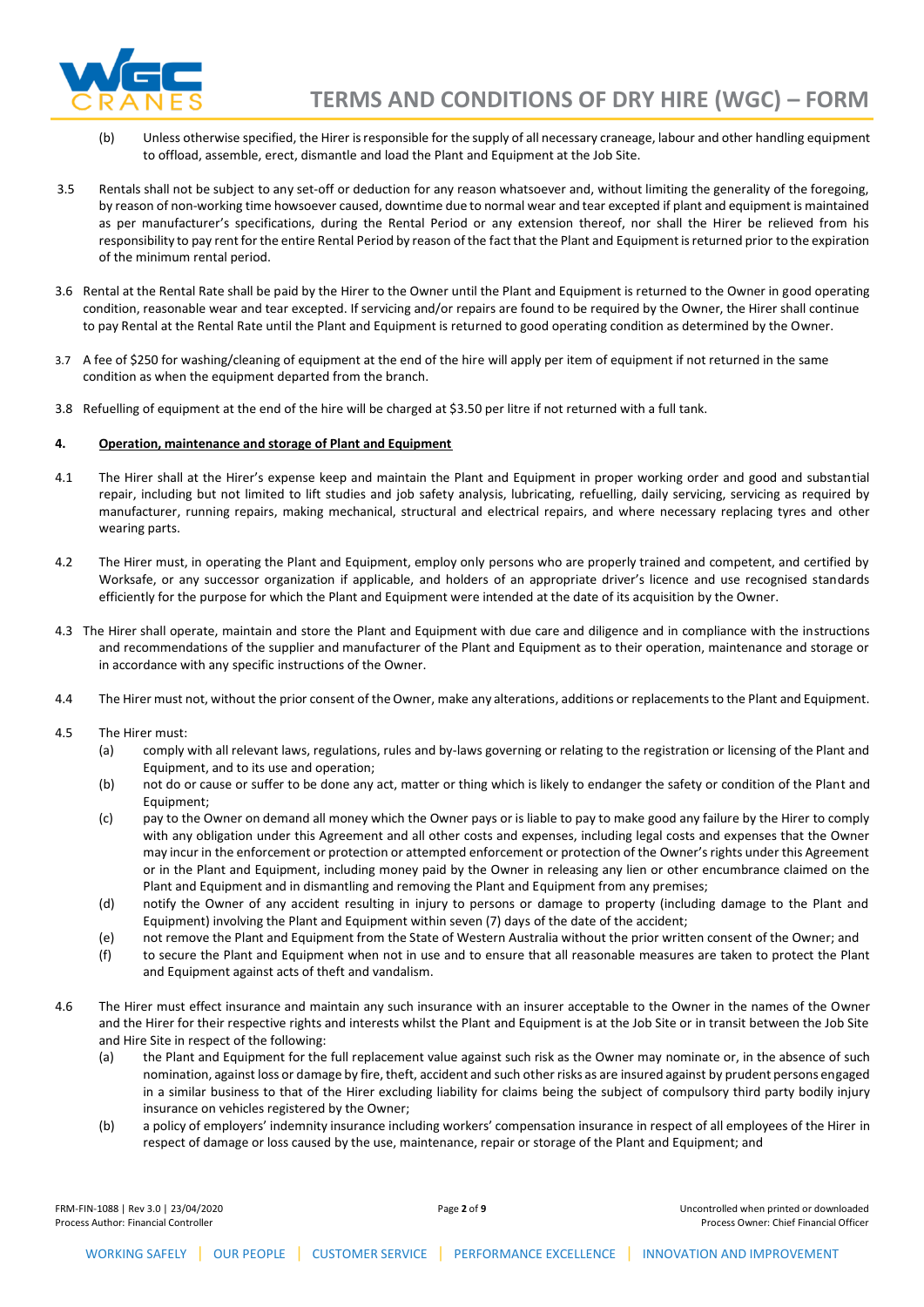

- (c) public risk liability and product defect liability, and any other such insurance in support of the indemnities contained in this Agreement, and must in respect of any such policy of insurance, deliver to the Owner a copy of the policy and promptly pay all premiums and stamp duty payable in respect of the policy.
- 4.7 Each of the Owner and the Hirer is entitled to receive payments of money under the insurance policy effected pursuant to this clause according to its interest in the policy. Each party agrees to assist and co-operate with the other in making, pursuing and settling any claim made under the policy.
- 4.8 Without limiting the generality of clause 4.7 and if the Owner requests, the Hirer will expend all money received by it under the policy in respect to damage to the Plant and Equipment in restoring or replacing the Plant and Equipment to its condition prior to the commencement of this Agreement subject to reasonable wear and tear, and if such money is insufficient the Hirer will make good the deficiency at its own cost.

#### **5. Retention of Title, Liens and Encumbrances**

- 5.1 The Hirer must not and must not attempt to assign, mortgage, pledge, sell, charge, encumber, sublet, part with possession of, grant any lien, licence or other encumbrance over, or otherwise dispose of or deal with, or permit or suffer to exist any lien or other encumbrance over, the Plant and Equipment or any part of them or any of the rights of the Hirer to the Plant and Equipment or any of the rights of the Hirer under this Agreement, and must keep the Plant and Equipment free from any distress, execution or other legal process.
- 5.2 Nothing contained in this Agreement renders on the Hirer any right or property or interest in the Plant and Equipment other than as a hirer.
- 5.3 The Hirer must notify contractors, mechanics and the like on the Plant and Equipment of the existence of the restriction on the creation of liens or similar interests, whether by way of pledge or otherwise in or over the Plant and Equipment, and will notify any persons seizing the Plant and Equipment or any part thereof of the restrictions contained in this clause 5.

#### **6. Risk**

The Hirer shall assume all risks and liabilities for and in respect of the Plant and Equipment and for injuries to or death of persons and damage to property howsoever arising from the possession, use, maintenance, repair or storage of the Plant and Equipment.

The Hirer shall be solely responsible for any loss or damage to the Plant and Equipment, including, without limiting the generality of the foregoing, damage done by corrosion, rust, oxidation, and chemical reactions of every nature and kind whatsoever.

#### **7. No Reliance or Warranties**

- 7.1 The Hirer acknowledges and agrees that:
	- (a) the Hirer has satisfied itself as to the condition and suitability of the Plant and Equipment and their fitness for the Hirer's purposes; and
	- (b) the Hirer has, prior to signing this Agreement, examined the Plant and Equipment and satisfied itself as to its compliance with the specifications and the validity of the warranties of the manufacturer or supplier.
- 7.2 All conditions and warranties, express or implied, whether arising by statute or otherwise, as to the condition, suitability, quality, fitness for any purpose or safety of or title to the Plant and Equipment are hereby negatived and excluded to the full extent permitted by the law, and the Owner gives no such warranty or condition and the Hirer acknowledges that the Owner has not given any such warranty or condition.
- 7.3 The terms in this Agreement that exclude or limit the Owner's liability shall apply only to the extent permitted by law, and subject to the provisions of the *Trade Practices Act 1974* and other statutes from time to time in force which cannot be excluded, restricted or modified or which can only be excluded, restricted or modified to a limited extent, and if any such statutes apply to this Agreement, then to the extent to which the Owner is entitled to do so, the Owner's liability under such statutes shall be limited at the Owner's absolute option to:
	- (a) the replacement of the Plant and Equipment or the supply of Plant and Equipment similar to the Plant and Equipment; or
	- (b) the payment of the cost of having the Plant and Equipment repaired; or
	- (c) the repair of the Plant and Equipment.
- 7.4 The Hirer acknowledges and agrees that the Owner is not liable:
	- (a) to the Hirer for any loss, cost (whether indirect or consequential) or damage or delay through breakdown, mechanical defect or accident to or of the Plant and Equipment;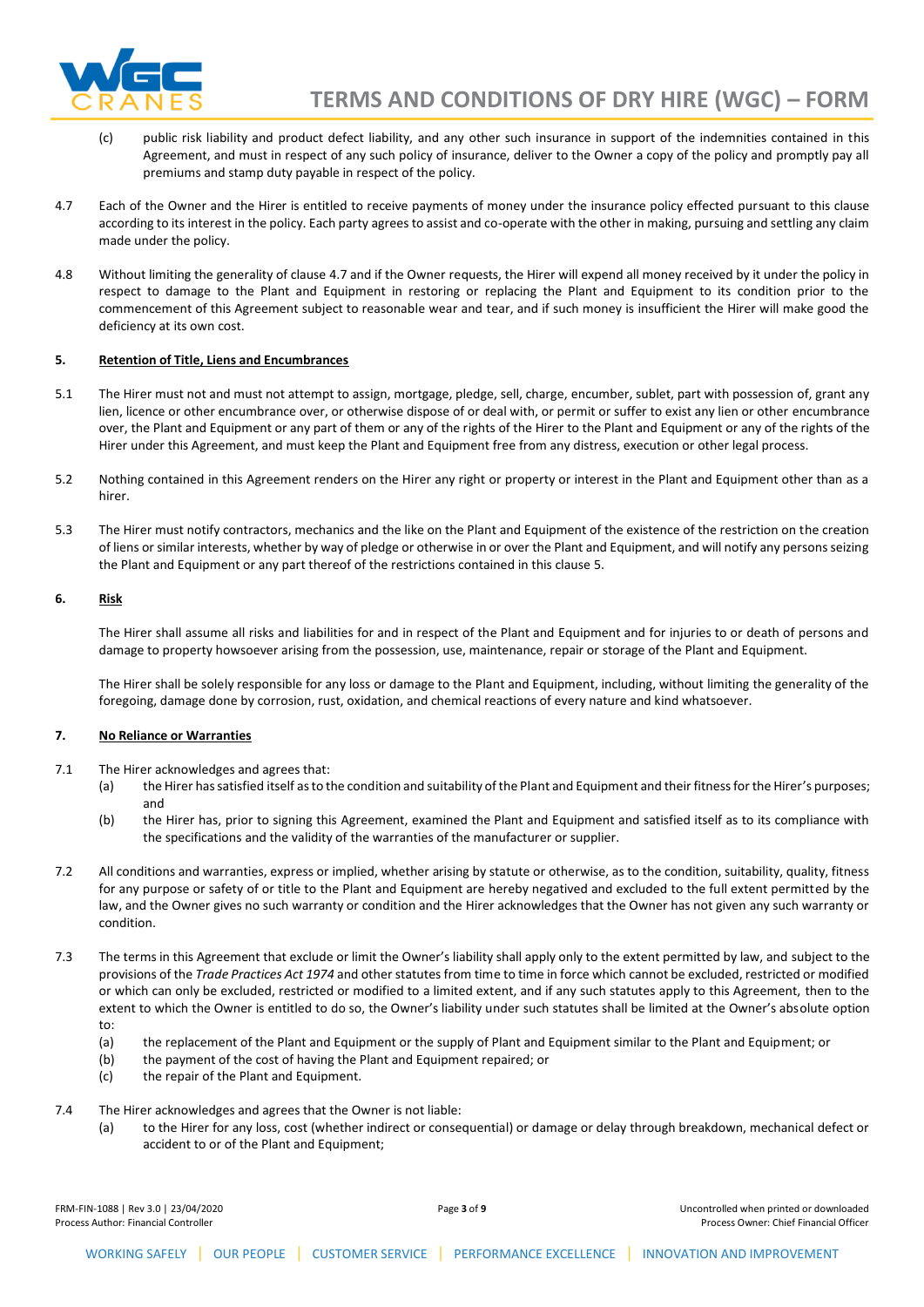

- (b) to any person for any loss or damage to any property stolen from the Plant and Equipment or damaged or otherwise lost during the Dry Hire of the Plant and Equipment or left in the Plant and Equipment after the return of the Plant and Equipment to the Hire Site; and
- (c) to the Hirer for any form of breakdown whether mechanical, electrical or structural to the Plant and Equipment while on Dry Hire.

### **8. Hirer's Covenants and Warranties**

- 8.1 The Hirer covenants and agrees that:
	- (a) the Hirer must not do or omit to do any act or thing which might in any way invalidate or prejudice any insurance effected by the Owner or Hirer in respect of the Plant and Equipment;
	- (b) notwithstanding whether the Owner or Hirer has effected insurance in respect of the risks, the Hirer INDEMNIFIES AND WILL KEEP INDEMNIFIED the Owner against:
		- (i) the loss of or damage to the Plant and Equipment whether by fire, theft, accident, seizure, confiscation or otherwise, the appraisal of any such loss or damage shall be based upon the replacement value of new equipment as stated in the attached Schedule; and
		- (ii) all other losses, damages, claims, penalties, liabilities and expenses, including legal costs, howsoever arising incurred as a result of or in connection with the Plant and Equipment or the possession, use, maintenance, repair or storage of the Plant and Equipment or the seizure or the taking of possession of the Plant and Equipment by the Owner.
- 8.2 The Hirer warrants and represents to the Owner that:
	- (a) the Hirer, being a body corporate, is duly incorporated and validly existing under the *Corporations Act*, and has full power and authority to enter into and observe and perform the terms of this Agreement, or the Hirer, being an individual, has full power and capacity to enter into and observe and perform the terms of this Agreement;
	- (b) this Agreement constitutes legal, valid and binding obligations enforceable against the Hirer in accordance with its terms;
	- (c) all consents and approvals, whether governmental or otherwise, required in order for the Hirer to observe and perform the Hirer's Covenants have been obtained and are in full force and effect;
	- (d) no Event of Default exists and no event has occurred or is continuing to occur which constitutes or might, with the passing of time or giving of notice, or both, constitute an Event of Default; and
	- (e) to the best of the Hirer's knowledge, information and belief, no information supplied by the Hirer to the Owner in relation to this Agreement contained any material misstatement of fact or omitted to state a material fact.

# **9. Access to Plant and Equipment**

The Owner has at all time free access to the Plant and Equipment and may examine and/or test the same at the discretion of the Owner following reasonable notice to the Hirer.

# **10. Force Majeure**

If a party becomes unable wholly or in part by Force Majeure to carry out any of its duties or obligations under this Agreement:

- (a) that party must give to the other party prompt written notice of:
	- (i) detailed particulars of the Force Majeure;
		- (ii) so far as is known, the probable extent to which the party will be unable to perform or will be delayed in performing the duty or obligation;
- (b) the relevant duty or obligation, so far as it is affected by the Force Majeure, will be suspended during the continuance of the Force Majeure; and
- (c) the party will use all reasonable efforts to overcome or remove the Force Majeure as quickly as possible.

# **11. Default and Termination**

- 11.1 An Event of Default occurs if:
	- (a) any money payable under this Agreement is not paid on the Due Date for Payment;
	- (b) the Hirer fails to observe and perform any of the Hirer's Covenants, other than a failure to pay money, and such failure continues for more than 3 days after the Owner has given the Hirer notice requiring the Hirer to remedy the breach;
	- (c) the Owner ascertains that any warranty, representation or statement made by the Hirer under or in connection with this Agreement has been false in any material respect;
	- (d) the Hirer, being an individual, commits an act of bankruptcy, is declared mentally ill or is convicted of a criminal offence or dies;
	- (e) a receiver, or an agent in possession for a mortgagee is appointed in respect of any property of the Hirer;
	- (f) a mortgagee takes possession of any property of the Hirer;
	- (g) any execution or similar process is made against the property of the Hirer;
	- (h) an application is made, a resolution is passed or a meeting is convened for the purpose of considering a resolution for the Hirer to be wound up unless the winding up is for the purpose of reconstruction or amalgamation;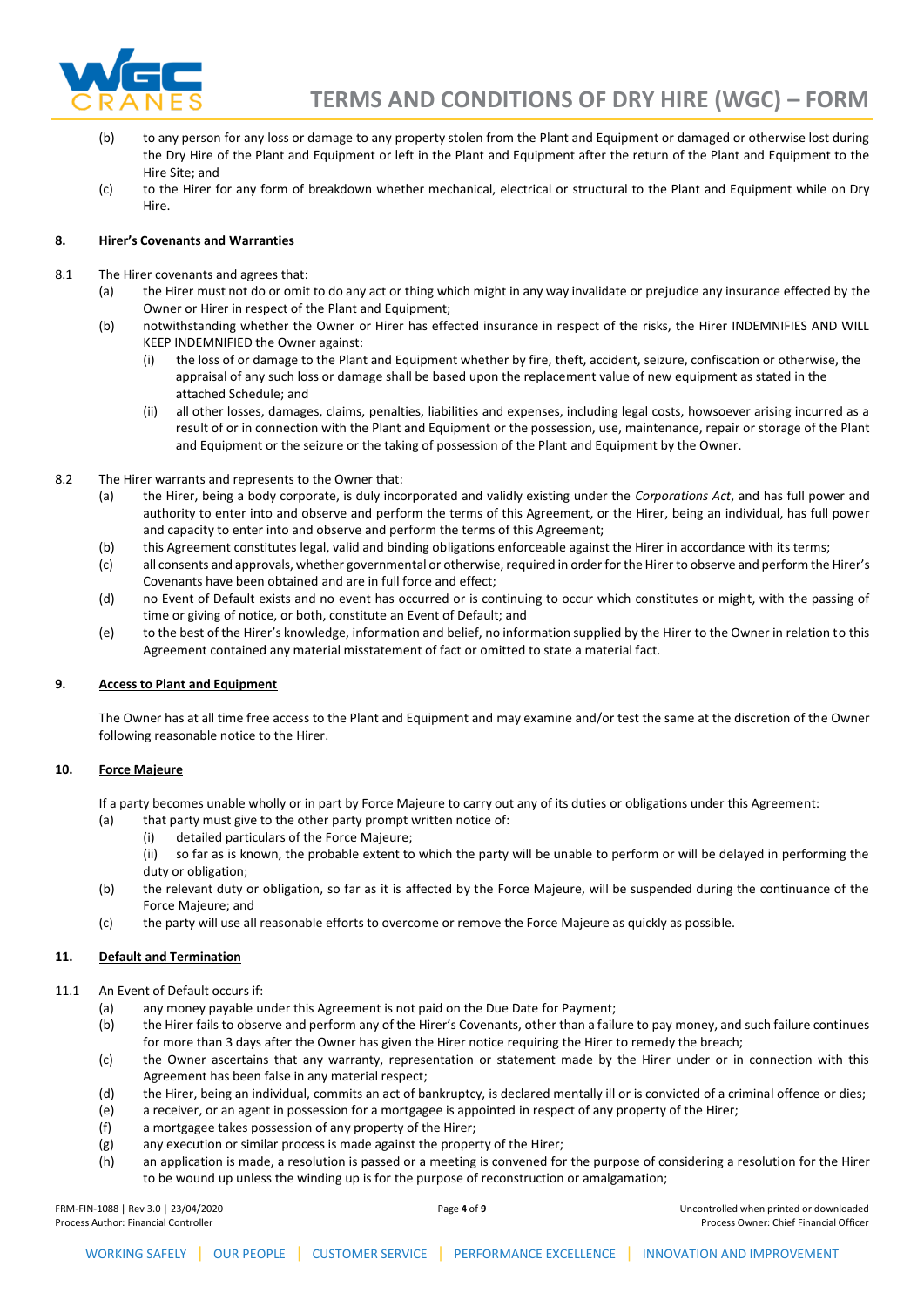

- (i) a compromise or arrangement is made between the Hirer and its creditors;
- (j) a resolution is passed, or a meeting is convened for the purpose of considering a resolution for the Hirer to be placed under official management;
- (k) the Hirer admits in writing its inability to pay its debts;
- (l) an application is made to a court for an order summoning a meeting of any class of creditors of the Hirer;
- (m) an application is made or notice given or other procedure commenced for the dissolution or cancellation of the registration of the Hirer under the *Corporations Act* or any similar process; or
- (n) an investigation is commenced under section 13 of the *Australian Securities Commission Act* to investigate the affairs of the Hirer.
- 11.2 On the occurrence of an Event of Default, the Owner may take possession of the Plant and Equipment with or without notice to the Hirer, and the Hirer must at the Hirer's expense immediately on demand deliver the Plant and Equipment in good order and repair in accordance with the directions of the Owner, and in default, the Hirer irrevocably authorises the Owner to enter any premises occupied or controlled or believed by the Owner to be occupied or controlled by the Hirer and repossess the Plant and Equipment, and for such purposes, break open any gate or lock and dismantle the Plant and Equipment from any part of the premises to which they may be affixed, and the Hirer indemnifies the Owner in respect of any loss arising from any act done under or by virtue of this subclause.
- 11.3 Notwithstanding anything contained in this Agreement to the contrary, the Owner reserves the right to recall the Equipment at any time and without notice to the Hirer when in the Owner's opinion the Plant and Equipment is endangered or imperilled by any reason or cause whatsoever. The Hirer indemnifies the Owner in respect of any loss arising from any act done under or by virtue of this subclause. Any action taken by either the Owner or the Hirer as set forth herein shall be without prejudice to any other rights or remedies that the Owner or Hirer may have respectively.
- 11.4 Upon termination of this Agreement following the occurrence of an Event of Default, the Hirer must pay to the Owner by way of liquidated damages, in addition to and without prejudice to any other right or remedy of the Owner, an amount equal to the total of:
	- (a) the unpaid balance of the Fee for the Term which would have been payable until the expiration of the Term had the Agreement not been terminated;
	- (b) the Owner's costs and expenses incurred in repossessing and storing, insuring and registering the Plant and Equipment and in entering on and removing the Plant and Equipment from land or premises on which the Plant and Equipment was situated, and make good any injury or damage caused to the land or premises;
	- (c) the Owner's costs and expenses of repairs reasonably necessary to bring the Plant and Equipment to a saleable condition; and
	- (d) interest calculated in accordance with clause 3.3 of this Agreement.

#### 11.5 **Condition of Plant and Equipment – Surveys**

- (a) Immediately prior to the commencement of this Agreement, the Plant and Equipment will be inspected by a representative of each party to establish the general condition thereof and a statement of condition of the Plant and Equipment will be prepared ("the On Hire Survey").
- (b) As soon as practicable following termination of this Agreement, the Plant and Equipment will be inspected by a representative of each party to establish the general condition thereof and a statement of condition of the Plant and Equipment will be prepared ("the Off Hire Survey").
- (c) The Hirer acknowledges and agrees that it will, at its cost, reinstate the Plant and Equipment to its condition as specified in the On Hire Survey, normal wear and tear excepted.
- 11.6 On or before termination of this Agreement, the Hirer shall return the Plant and Equipment to the Hire Site and the Hirer acknowledges and agrees that the Fee is payable:
	- (a) until such time the Plant and Equipment is returned to the Hire Site and returned to its condition as specified in the On Hire Survey, normal wear and tear excepted; and/or
	- (b) for the entirety of the Term notwithstanding that the Plant and Equipment may be returned to the Owner prior to termination.

#### **12. Option to extend hire period**

If and only if no later than one (1) month before the expiry of the Term, the Hirer gives notice to the Owner requesting an extension of the Term such extension is, if any, subject to the Owner's Agreement, the availability of the Plant and Equipment and the following conditions:

- (a) the Fee and all other payments due under this Agreement having been received by the Owner in full as at the expiry of the Term;
- (b) there is no breach of the Hirer's Covenants; the Term shall be extended for the hire period specified in the Schedule commencing on the day following the date of expiration of the Term and at the Fee, as varied, also specified in the Schedule on the same terms and conditions of this Agreement except for the insertion of the extended term.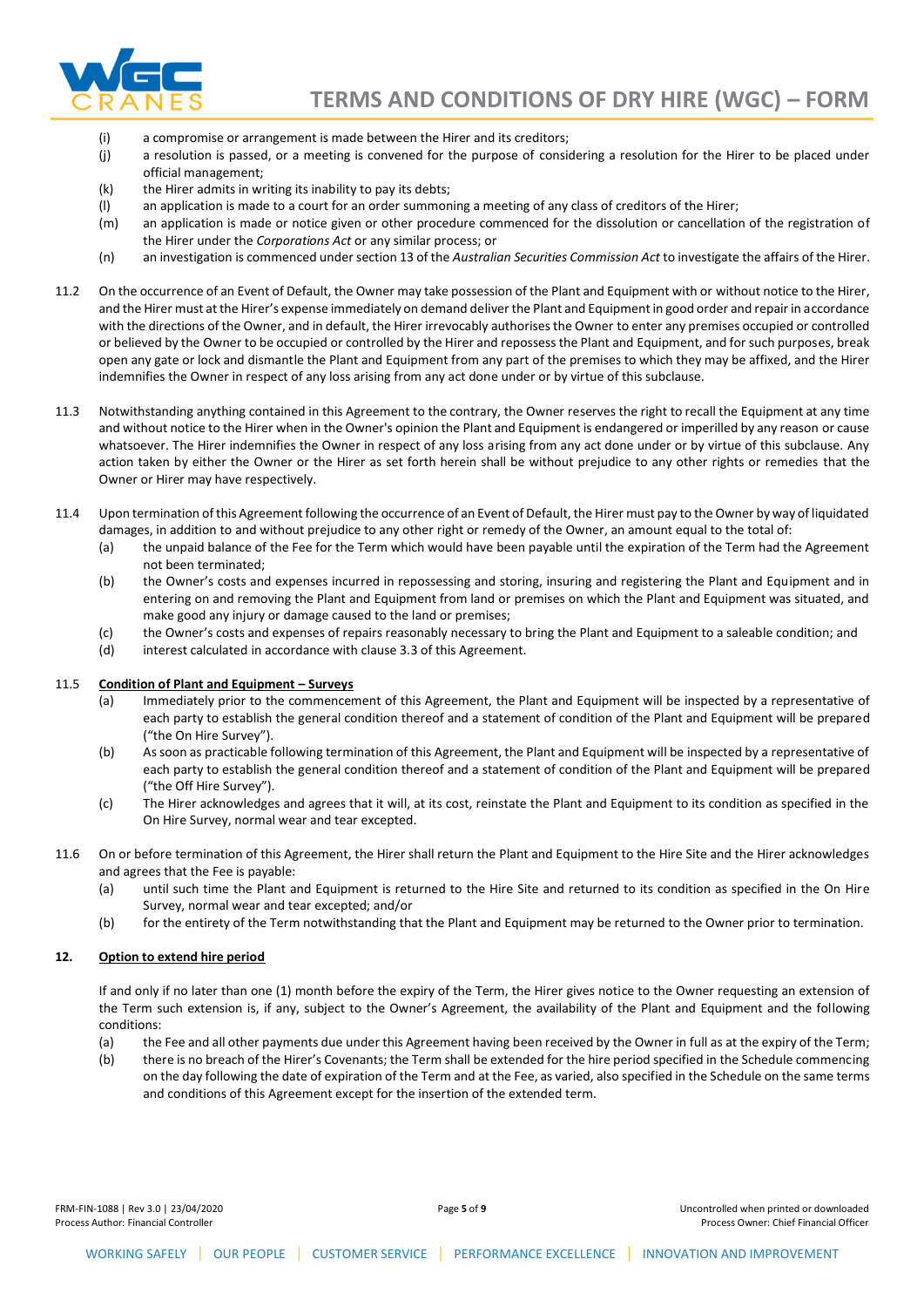

### **13. Subrogation**

The Hirer agrees to assist and co-operate with the Owner in relation to the Owner exercising any and all of its rights in respect to the Plant and Equipment, including without limitation the Owner instituting, carrying on and enforcing, compromising or completing any legal proceedings which the Owner thinks desirable to protect its rights in respect of the Plant and Equipment.

#### **14. Miscellaneous**

- 14.1 A notice or demand given or made to any person under this Agreement must be in writing, may be served by delivering it to that person personally or addressing it to that person and leaving it or posting it by pre-paid or certified post to the address of that person appearing in this Agreement or any other address nominated by that person by notice to the person giving the notice, and will be deemed to be given or made in the case of personal delivery, when delivered, and in the case of service by leaving the notice at an address specified above, when left at that address, and in the case of service by post, on the second business day following the date of posting.
- 14.2 The Hirer irrevocably authorises the Owner and each of the authorised officers of the Owner to do on behalf of the Hirer all such things as the Hirer shall at any time be obliged to do under or by virtue of this Agreement and which the Hirer has neglected or refused to do, and the Hirer agrees to ratify all acts and things done by the Owner pursuant to this clause, and the Hirer indemnifies the Owner against all losses arising from any act done under or by virtue of this clause.
- 14.3 None of the Plant and Equipment shall be sublet by the Hirer. The Hirer shall not assign or transfer its interest in this Agreement or part with possession of all or any portion of the Plant and Equipment without the prior written consent of the Owner which consent may be arbitrarily withheld.
- 14.4 This Agreement is governed by, and to be interpreted in accordance with, the laws of Western Australia and where applicable the laws of the Commonwealth of Australia.
- 14.5 If any part of this Agreement is, or becomes void or unenforceable, that part is or will be, severed from this Agreement to the intent that all parts that are not, or do not become, void or unenforceable remain in full force and effect and are unaffected by that severance.
- 14.6 (a) Failure to exercise or delay in exercising any right, power or privilege in this Agreement by a party does not operate as a waiver of that right, power or privilege.

(b) A single or partial exercise of any right, power or privilege does not preclude any other or further exercise of that right, power or privilege, or the exercise of any other right, power or privilege.

- 14.7 This Agreement is binding on each party who executes it notwithstanding the failure of any other person named as a party to execute it, and the avoidance or unenforceability of any part of this Agreement.
- 14.8 Each party must execute and do all acts and things necessary or desirable to implement and give full effect to the provisions and purpose of this Agreement.
- 14.9 This Agreement constitutes the entire Agreement between the parties and contains all the representations, warranties, covenants and agreements of the parties in relation to the subject matter of this Agreement.
- 14.10 Time shall be of the essence in relation to the terms of this Agreement.

#### **15. No reliance on load measuring device.**

If any crane has been fitted with a load measuring device, the Hirer hereby acknowledges and agrees that the Owner has made no warranties or representations whatsoever with respect to the ability of the said load measuring device to accurately or consistently measure the weight of loads being lifted by such crane. The Hirer further acknowledges and agrees that it is the responsibility of the Hirer to independently determine the weight of every load to be lifted by any crane comprising all or a portion of the Equipment so as to ensure that any such load to be lifted does not exceed the rated load as determined by such crane's capacity chart and that the load measuring device shall be used as an operator-aide only. The Hirer will be liable for and shall indemnify and save harmless the Owner of and from any and all liabilities, losses, costs, damages, charges, legal fees and disbursements (including those on a solicitor and his own client basis with right of full indemnity), fines, penalties, expenses, actions, suits, proceedings and demands, all of whatever kind or nature which the Owner may suffer or incur or be liable for, either directly or indirectly, by reason of failure of any load measuring device to perform consistently or accurately, notwithstanding the negligence of the Owner directly or indirectly related thereto. The Hirer hereby remises and releases the Owner of and from any and all liabilities, losses, costs, damages, claims and demands which it may have against the Owner, either directly or indirectly, arising by reason of the failure of any load measuring device to perform consistently or accurately, notwithstanding the negligence of the Owner. Without restricting the generality of the foregoing, the Hirer covenants and agrees that he shall not sue the Owner for any such losses, or costs, damages, claims or demands. As well, the Hirer acknowledges and agrees that if he relies in any way whatsoever on any such load measuring device that he does so completely at his own risk.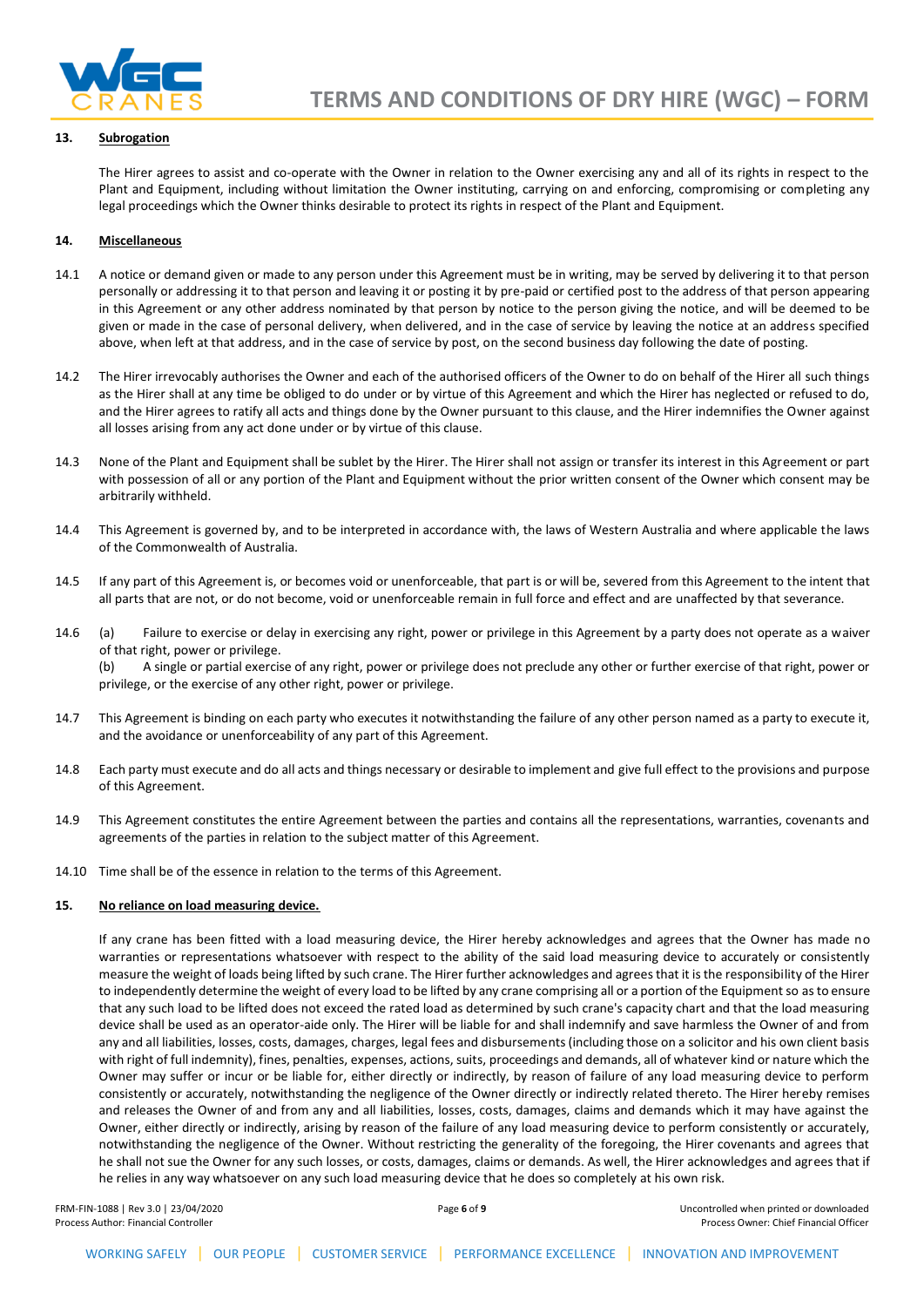

# **16 PPSA:**

For the purposes of this clause PPSA means the *Personal Property Securities Act* 2009 (Cth), including any amendments, replacement and successor legislation, and all terms used herein have the same meaning as set out in that Act unless otherwise defined.

- 16.1 Customer acknowledges and agrees that Clause "16" and "17" apply to the extent that this Agreement provides for a "security interest" for the purposes of the PPSA and as such Owner is granted a Security Interest in the Equipment and their Proceeds.
- 16.2 Customer further agrees that:
	- (a) the Equipment supplied Owner secures the payment of the Rental of the Equipment and any other Equipment supplied by Owner
	- (b) it will not register a Financing Change Statement in respect of a Security Interest contemplated or constituted by this Lease Agreement without Owner's prior written consent;
	- (c) it will not register or permit to be registered a Financing Statement or Financing Change Statement in relation to the Equipment in favour of a third party without Owner's prior written consent;
	- (d) that the Equipment provided under this Agreement is collateral for the purposes of the PPSA;
	- (e) that this Agreement is a Security Agreement for the purposes of the PPSA;
	- (f) it will do all the things necessary including providing all information Owner requires to register a Financing Statement or Financing Change Statement (as defined under the PPSA) on the PPS Register ('PPSR') as a Security Interest pursuant to the PPSA;
	- (g) it will not change its name, ACN or ABN or other details required on the PPSR, without first notifying us;
	- (h) it waives its rights to receive a verification statement in respect of any Financing Statement or Financing Change Statement in respect of the Security Interest created pursuant to these terms and conditions;
	- (i) it must pay our costs of any discharge or necessary amendment of any Financing Statement or Financing Change Statement;
	- (j) unless otherwise agreed in writing the parties hereto agree not to disclose information of the kind referred to in section 275(1) of the PPSA to any interested person, or any other person requested by an interested person and the Lessee waives any right it may have but for this clause under section 275(7)(c) of the PPSA to authorise the disclosure of the above information; and
	- (k) in the event that an Agreement is not executed by the Customer, the delivery and use of the Equipment by the Customer (Dry Hire), or the delivery and operation of the Equipment by Owner (wet hire) shall constitute adoption or acceptance by the Customer of the terms and conditions set out in the proposed Agreement.
- 16.3 Customer consents to Owner affecting and maintaining a registration on the Register (in any manner it considers appropriate) in relation to any Security Interest contemplated or constituted by this Agreement in the Equipment and the proceeds arising in respect of any dealing in the Equipment.
- 16.4 Customer agrees to sign any documents and provide all assistance and information to Owner required to facilitate the registration and maintenance of any Security Interest.

# **17 Contracting Out**

- 17.1 Section 115(1) of the PSSA allows for the contracting out of provisions of the PPSA and to the maximum extent permitted by law, Customer agrees that the following sections of the PPSA will not apply: Sections 95, 96, 118, 121, 125, 130, 132, 135, 142 and 143.
- 17.2 Section 115(7) of the PSSA allows for the contracting out of provisions of the PPSA and to the maximum extent permitted by law, you waive any rights you may have pursuant to, and hereby contract out of the following sections of the PPSA: Sections 127, 129(2) and (3), 130(1), 132, 134(2), 135, 136(3), (4) and (5) and 137.

#### **18. Special Conditions**

- 18.1 The special conditions (if any) set out in the Schedule shall form part of this Agreement.
- 18.2 In the event of any inconsistency between the special conditions and any other term of this Agreement, the special conditions shall prevail to the extent of the inconsistency.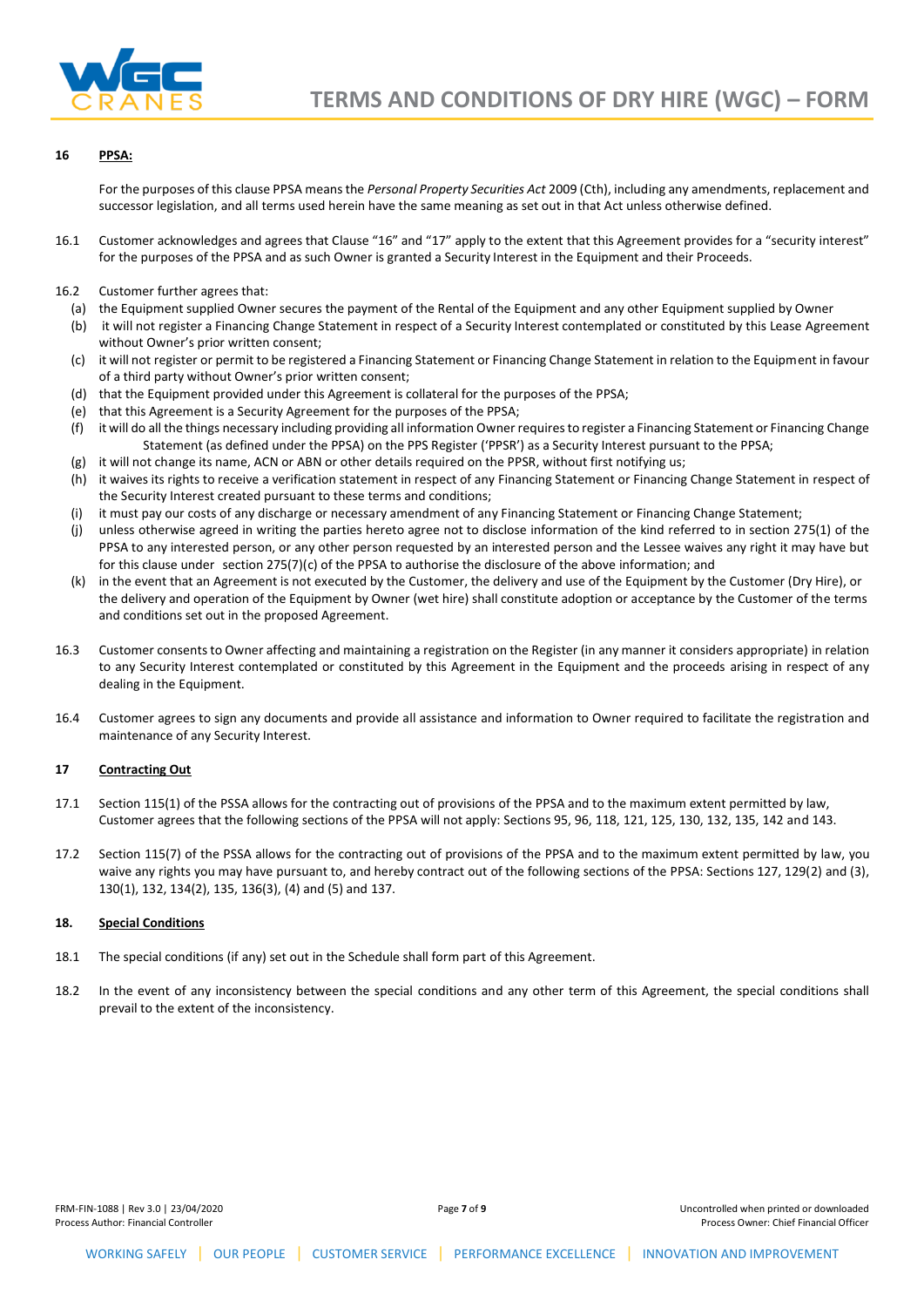

# **SCHEDULE**

| Item 1 | Hirer                                                                                                                                                                                                                                                                                                                                                                                                                                                                                                                                                                                                                                                                                                                                                                                                                                                                                                                                                                                                                                                                                                                                         |
|--------|-----------------------------------------------------------------------------------------------------------------------------------------------------------------------------------------------------------------------------------------------------------------------------------------------------------------------------------------------------------------------------------------------------------------------------------------------------------------------------------------------------------------------------------------------------------------------------------------------------------------------------------------------------------------------------------------------------------------------------------------------------------------------------------------------------------------------------------------------------------------------------------------------------------------------------------------------------------------------------------------------------------------------------------------------------------------------------------------------------------------------------------------------|
|        | Name:<br>Contact person:<br>Telephone number:                                                                                                                                                                                                                                                                                                                                                                                                                                                                                                                                                                                                                                                                                                                                                                                                                                                                                                                                                                                                                                                                                                 |
| Item 2 | <u>Rates</u>                                                                                                                                                                                                                                                                                                                                                                                                                                                                                                                                                                                                                                                                                                                                                                                                                                                                                                                                                                                                                                                                                                                                  |
|        | Weekly rates are calculated based on up to FORTY (40) engine hours per week over your contract period. This is based on recorded<br>running hours on the equipment's engine meter.                                                                                                                                                                                                                                                                                                                                                                                                                                                                                                                                                                                                                                                                                                                                                                                                                                                                                                                                                            |
|        | Additional charges will be calculated using the following formula and will be charged to you when the off hire report is signed off.                                                                                                                                                                                                                                                                                                                                                                                                                                                                                                                                                                                                                                                                                                                                                                                                                                                                                                                                                                                                          |
|        | Formula: [Weekly Rate] / [40] (Allowable Working Hours) x 75% = [Rate per additional Hour]                                                                                                                                                                                                                                                                                                                                                                                                                                                                                                                                                                                                                                                                                                                                                                                                                                                                                                                                                                                                                                                    |
| Item 3 | <b>Period of Dry Hire</b>                                                                                                                                                                                                                                                                                                                                                                                                                                                                                                                                                                                                                                                                                                                                                                                                                                                                                                                                                                                                                                                                                                                     |
|        | MINIMUM X (XX) MONTHS HIRE PERIOD                                                                                                                                                                                                                                                                                                                                                                                                                                                                                                                                                                                                                                                                                                                                                                                                                                                                                                                                                                                                                                                                                                             |
| ltem 4 | <b>Replacement Value of Plant and Equipment</b>                                                                                                                                                                                                                                                                                                                                                                                                                                                                                                                                                                                                                                                                                                                                                                                                                                                                                                                                                                                                                                                                                               |
|        | \$                                                                                                                                                                                                                                                                                                                                                                                                                                                                                                                                                                                                                                                                                                                                                                                                                                                                                                                                                                                                                                                                                                                                            |
| Item 5 | <b>Special Conditions</b>                                                                                                                                                                                                                                                                                                                                                                                                                                                                                                                                                                                                                                                                                                                                                                                                                                                                                                                                                                                                                                                                                                                     |
|        | SITE:                                                                                                                                                                                                                                                                                                                                                                                                                                                                                                                                                                                                                                                                                                                                                                                                                                                                                                                                                                                                                                                                                                                                         |
|        | HIRER SHALL BE RESPONSIBLE FOR (BUT NOT LIMITED TO) THE FOLLOWING:                                                                                                                                                                                                                                                                                                                                                                                                                                                                                                                                                                                                                                                                                                                                                                                                                                                                                                                                                                                                                                                                            |
|        | Fuel and oils.<br>$\bullet$<br>All maintenance and servicing (i.e. fuses / globes) - Breakdowns - running repairs - daily checks - greasing* including the<br>$\bullet$<br>completion of logbooks and daily pre-start checklists.<br>Scheduled servicing as per manufacturers specifications shall be done by THE HIRER at hirer's cost.<br>$\bullet$<br>Air conditioners to be maintained and repaired by THE HIRER.<br>$\bullet$<br>Insurance cover for the equipment - Owner must be noted on policy.<br>$\bullet$<br>Tracks/tyres (Excludes fair wear and tear).<br>$\bullet$<br>All damages.<br>$\bullet$<br>All lifting equipment including outrigger pads if supplied.<br>THE HIRER is to inspect all equipment within our branch prior to dispatch.<br>٠<br>No stand down of the equipment will be accepted including inclement weather and or industrial disputes.<br>٠<br>Hire rate to apply from the time equipment leaves our branch up until such a time it is returned in the same condition to the<br>$\bullet$<br>nominated off-hire branch.<br>Two weeks minimum notice must be given of intention to off hire.<br>$\bullet$ |
|        | On return to our branch the hirer will organise a representative to inspect the equipment for any damage and cleaning<br>$\bullet$<br>requirements prior to off hire, these will be charged to the Hirer.<br>THE HIRER will be given the opportunity to rectify any damage and cleaning requirements that will be billable to the hirer as<br>$\bullet$                                                                                                                                                                                                                                                                                                                                                                                                                                                                                                                                                                                                                                                                                                                                                                                       |

- noted on our Off-Hire Common All Unit Inspection.
- The period whilst the equipment is being repaired (downtime) will be charged to the Hirer at the agreement hire rate.
- Operator pre start check sheets are to be emailed to our office weekly for record keeping.
- On return to our branch, where scheduled servicing has not been performed or there is no evidence of completion, the cost **for each and every service not completed** and any repairs deemed necessary as a consequence will be charged to **THE HIRER** at the current Owner technician charge out rate and the cost of parts/lubricants, freight plus 15%. (Owner charge out rates available on request).
- Owner personnel will require periodic access to site to inspect the equipment, i.e. visitor pass access.
- Major repairs i.e. Boom damage, major componentry, fire etc. and insurance claims that require specialist trades and servicing to rectify the damages, will be managed between the hirer and the manufacturer and returned to Owner in full working condition.